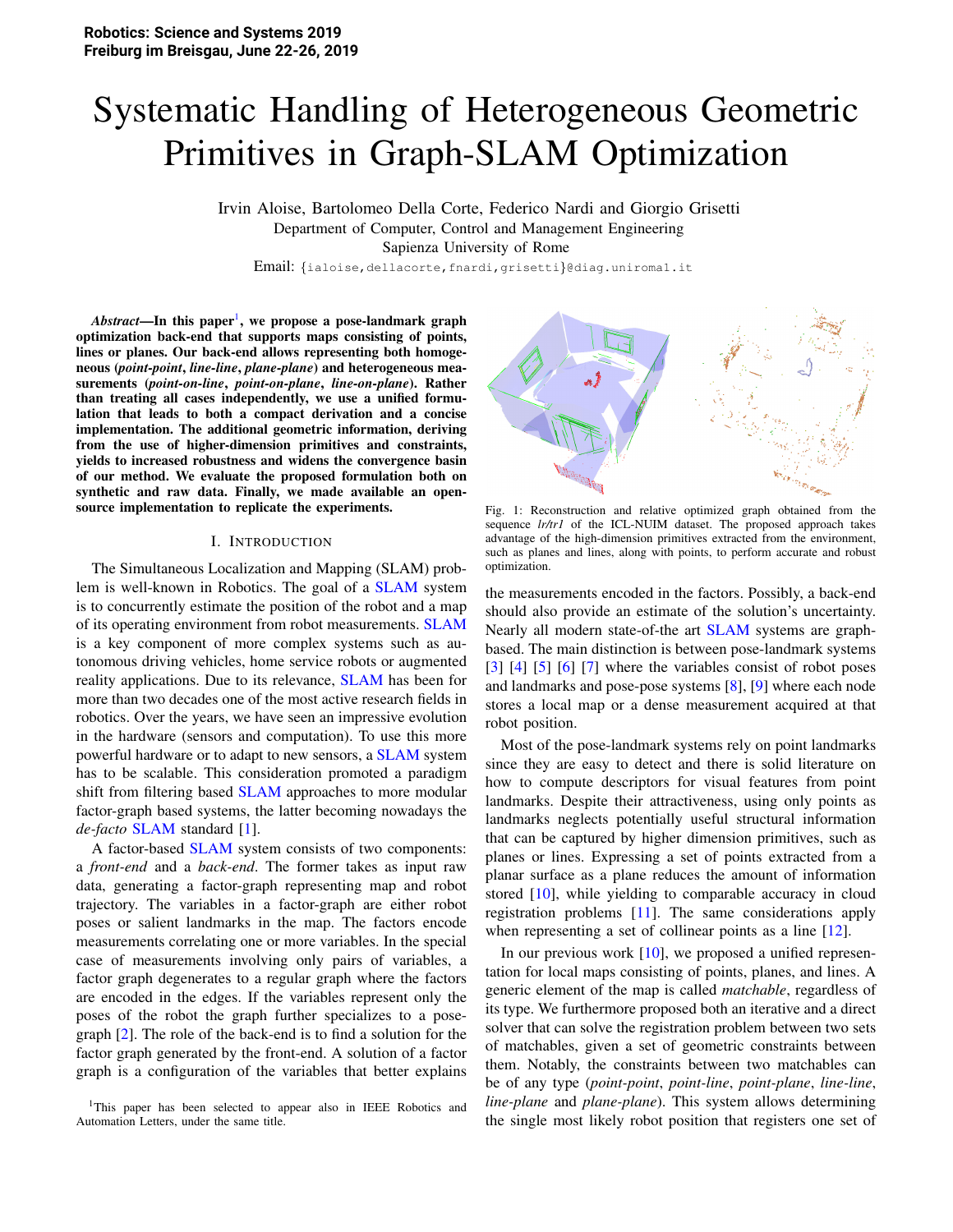primitives onto the other. The two scenes are regarded as rigid bodies.

In this work, we address the problem of global optimization, by proposing a SLAM back-end that takes a poselandmark graph constructed from odometry and matchable measurements. The outcome of our back-end is the most likely configuration of robot poses and matchables with respect to the measurements. With this unified representation, we can model *heterogeneous* constraints, that is, a landmark can be observed as a primitive of a different type. As an example, a line-plane constraint can capture the observation of a wall landmark made by a planar laser scanner.

If we exclude the heterogeneous constraints that are characteristic of our system, our back-end is functionally equivalent to recent approaches that operate on high-dimension primitives  $\lceil 13 \rceil$   $\lceil 14 \rceil$   $\lceil 15 \rceil$ . Most of these systems rely on a front-end tailored for RGB-D data. In this case, the main difference between our approach and the ones mentioned above is the way primitives and constraints are represented inside the system. Our approach uses a single type of landmark, and a single type for the measurement, whereas other approaches rely on specific representations for each primitive and error function.

The uniform representation allows for a very compact implementation of a general system. As expected, using the additional information from high-dimension landmarks and heterogeneous constraints has a positive effect on the convergence properties of the back-end. We support our claims with synthetic and raw-data experiments. Fig. 1 shows the reconstruction and the relative optimized graph obtained from real data. Finally, we provide an open source  $C++$  plugin<sup>2</sup> for  $g<sup>2</sup>$  that implements our back-end approach.

#### **II. RELATED WORK**

SLAM is a well-known problem and many approaches have been proposed through the years [16] [17]. Early probabilistic solutions were based on filtering, mainly relying on Gaussian Filters (EKF and UKF and Information Filters) [18] or Particle Filters [19] [20]. Gaussian Filters have been reported to suffer from accuracy issues arising from the inherent linearizations  $[21]$ . Particle filters, in contrast, do not scale to large environments since the number of particles required might grow exponentially with the trajectory length. Currently, the community has converged towards Maximum-A-Posteriori (MAP) based approaches that leverage on the sparsity of the problem to achieve efficient computation. The graph-based formulation of the SLAM problem has been proposed by Lu and Milios  $[22]$ . They build a pose-graph from laser scans and odometry data, performing the batch graph optimization via least-squares. Subsequently, to overcome the computational limitations of the batch solution, Gutmann and Konolige [23] proposed a Local Registration and Global Correlation method (LRGC). The graph was incrementally built, and the optimization was performed when cycles were detected.

Least-squares based approaches, however, were suffering from computational issues due to the lack of efficient solvers for sparse linear algebra. To tackle these problems, the community proposed optimization systems based on Re*laxation* [24] [25] [26] and Stochastic Gradient Descent  $(SGD)$  [2] [27]. The first formalism is based on the concept of *relaxing* some optimization constraints. This leads to lower computational complexity, weighted by a slower convergence rate [28]. On the other hand, SGD approaches provide a decomposition of the standard gradient descent problem in many smaller problems. Thus, the optimization is performed considering the constraints individually.

All these works were still not considering the intrinsic sparsity of the problem. Dellaert et al. developed a system called  $\sqrt{SAM}$  [29] that was based on least-squares and exploited the sparsity to efficiently compute a solution.  $\sqrt{SAM}$  was further expanded adding incremental optimization and new more efficient data-structures, respectively in iSAM [30] and iSAM2 [31]. Concurrently, Kümmerle et al. developed  $q^2$ o [32], a tool to easily optimize generic graphs.

Whereas these systems have been designed as general factor graph optimization systems, the default factors supported assumed to operate on landmarks represented as points. These are generally employed since they are easy to detect and describe. Still, they do not provide information about the world structure. Moreover, in certain conditions the number of points detected could be insufficient -  $e.g.$  a robot navigating in a textureless environment. To add compactness and descriptiveness to the world reconstruction, many approaches embed other geometric primitives. Intuitively, line segments were firstly investigated  $[33]$   $[34]$  since they were relatively easy to compute using different sensors [35] [36]. In particular, the work of Castellanos et al. [33] proposes a systematic paradigm to describe line-segments and potentially other geometric features, similarly to our approach: SPmap. For each landmark type it is required to provide a suitable *perturbation* vector and a binding matrix that will characterize its shape. Still, SPmap is restricted to 2D environments and designed to operate in conjunction with a Gaussian Filter. Accordingly, a system built this way shares the shortcomings of the estimator used. The work presented in this paper builds on SPmap and generalizes its ideas to 3D environments and non-linear estimators. Subsequently, Pedraza et al. investigated the use of generic B-splines [37] to correctly describe more complex shapes.

On the same line of thought, other researchers introduced the plane primitive in SLAM pipelines. De la Puente et al. [38] successfully embedded rectangles in a hierarchical graph-based pipeline, however, their approach is limited to 2D scenarios. Salas et al. [39] proposed a dense planar approach, detecting bounded planes and surfels from RGB-D images. On the contrary, Kaess  $[11]$  used infinite planes to perform SLAM, proposing a quaternion-based plane parametrization that improves the convergence of the optimization. The same parametrization has also been used in monocular context [40].

In our previous work [10], we exploited these works,

<sup>&</sup>lt;sup>2</sup>Source available at: https://srrg.gitlab.io/sashago.html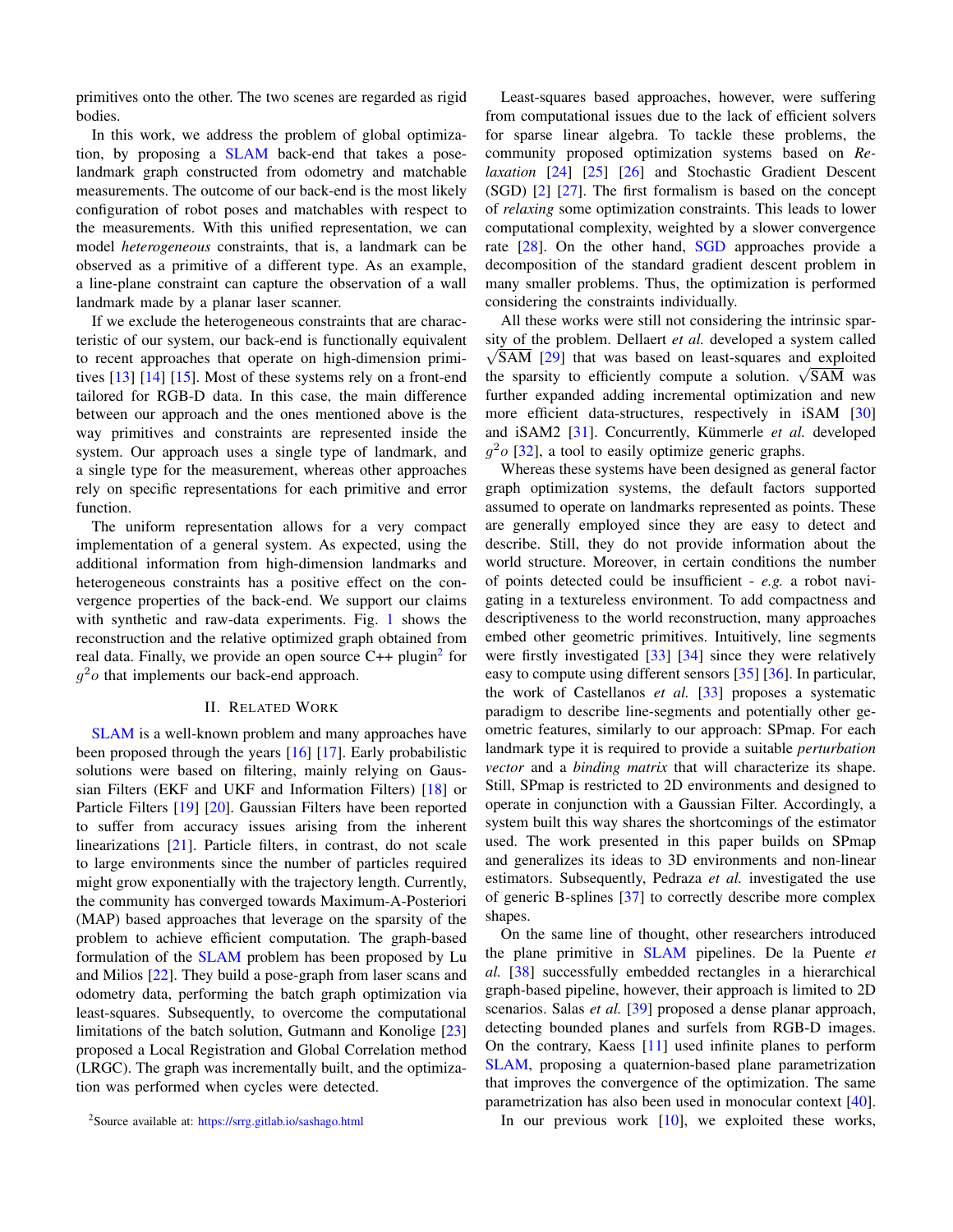providing a unified representation of heterogeneous primitives by means of *degenerate quadrics*. The provided unification allows the registration error to be computed regardless of the specific type of primitive. This includes the possibility to generate cross-constraints between primitives of different types.

In this work, we exploit *matchables* into our back-end. Thanks to the provided unification, the system implementation complexity is significantly bounded and it is possible to add cross-constraints between different primitives without specific adaptations of the back-end.

## III. POSE-LANDMARK GRAPH OPTIMIZATION

A pose-landmark graph back-end aims at finding the configuration of robot poses  $\{X_{1:NR}^R\}$  and landmarks  $\{X_{1:N^L}^L\}$  that is maximally consistent with the measurements. Let  $\mathcal{X} = {\{\mathbf{X}_{1:NR}^R\}} \cup {\{\mathbf{X}_{1:N^L}^L\}}$  be the set of all variables. Each robot pose and landmark is represented by a node in the graph. Nodes are connected by edges  $\langle \mathbf{z}_k, \mathbf{\Omega}_k, \mathbf{h}_k(\cdot) \rangle$  that encode measurement mean z and relative information matrix  $\Omega$ . We indicate with  $h_k(\cdot)$  the observation function of the specific edge type.

To retrieve the indices of the first and second node of an edge from the measurement index  $k$ , we introduce the selector functions i(k) and j(k). Let  $\hat{\mathbf{z}}_k = \mathbf{h}_k(\mathbf{X}_{i(k)}, \mathbf{X}_{j(k)})$ be the prediction function for the  $k^{\text{th}}$  measurement. In case of Euclidean variables, the residual error between prediction and measurement can be computed as the difference between the two vectors:

$$
\mathbf{e}(\mathbf{X}_{i(k)}, \mathbf{X}_{j(k)}) = \mathbf{h}_k(\mathbf{X}_{i(k)}, \mathbf{X}_{j(k)}) - \mathbf{z}_k.
$$
 (1)

The optimal configuration  $\mathcal{X}^*$  of the nodes with respect to the measurements is the one that minimizes the cumulative  $\Omega$ -norm of the residual error

$$
\mathcal{X}^* = \underset{\mathcal{X}}{\text{argmin}} \sum_k \mathbf{e}_k^T(\mathcal{X}) \; \mathbf{\Omega}_k \; \mathbf{e}_k(\mathcal{X}). \tag{2}
$$

This optimization problem is usually solved using iterative approach, such as Iterative Least-Squares (ILS) or SGD. In general, ILS methods repeatedly resolve a linear approximation of Eq.  $(2)$ . Considering a non-Euclidean state space, this is obtained expanding the error terms in Eq.  $(2)$  around the origin of a chart computed at current initial guess  $\mathcal{X}$ :

$$
\mathbf{e}_{k}(\breve{\mathcal{X}}\boxplus \Delta \mathbf{x}) \approx \mathbf{e}_{k}(\breve{\mathcal{X}}) + \frac{\partial \mathbf{e}_{k}(\mathcal{X} \boxplus \Delta \mathbf{x})}{\partial \Delta \mathbf{x}}|_{\Delta \mathbf{x} = 0} \Delta \mathbf{x}
$$

$$
= \mathbf{e}_{k} + \mathbf{J}_{k} \Delta \mathbf{x}.
$$
(3)

In Eq. (3), the  $\boxplus$  operator applies a perturbation  $\Delta x$  to the generic manifold space  $X$ . Obviously, in the straightforward case of Euclidean states, the  $\boxplus$  operator degenerates to the regular vector addition.  $\Delta x$  should be a minimal parametrization for the increments of all state variables. Expanding Eq.  $(3)$ in Eq.  $(2)$  leads to the following quadratic form:

$$
\Delta \mathbf{x}^T \left[ \sum_k \mathbf{J}_k^T \mathbf{\Omega}_k \mathbf{J}_k \right] \Delta \mathbf{x} + 2 \left[ \sum_k \mathbf{e}_k^T \mathbf{\Omega}_k \mathbf{J}_k \right] \Delta \mathbf{x} + const \tag{4}
$$

Eq. (4) can be straightforwardly minimized in  $\Delta x$  by solving the following linear system:

$$
H\Delta x^* = -b. \tag{5}
$$

The increment is applied to the current solution as follows:

$$
\tilde{\mathcal{X}} \leftarrow \tilde{\mathcal{X}} \boxplus \Delta \mathbf{x}^{\star}.\tag{6}
$$

In our scenario, each measurement  $z_k$  depends only on two nodes. For this reason, the Jacobian computed in Eq. (3) will be non zero only in the blocks relative to the state variables  $X_{i(k)}$  and  $X_{i(k)}$  connected by the edge k:

$$
\mathbf{J}_k = \begin{bmatrix} \mathbf{0} & \cdots & \mathbf{0} & \mathbf{J}_{\mathrm{i}(k)} & \mathbf{0} & \cdots & \mathbf{0} & \mathbf{J}_{\mathrm{j}(k)} & \mathbf{0} & \cdots \end{bmatrix}
$$

By construction,  $\mathbf{H} = \sum_{k} \mathbf{J}_{k}^{T} \mathbf{\Omega}_{k} \mathbf{J}_{k}$ . Therefore, the sparsity will result also in the linear system described in Eq. (5). Exploiting this sparsity is a key aspect of modern optimization systems - e.g.  $q^2 \circ 32$  or iSAM  $30$ . ILS repeats the above procedure until convergence.

Also the measurements may lie on a manifold space. In the remaining, we indicate with  $\mathbf{Z}_k$  a parametrization for the  $k^{th}$  manifold measurement. To compute the residual error in Eq. (1) we need to define a difference operator  $\mathbf{Z}_b \boxminus \mathbf{Z}_a =$  $\Delta z_{ab}$  between manifold objects, that returns an Euclidean difference between two objects. Intuitively, if  $\mathbf{Z}_a = \mathbf{Z}_b$ , then  $\Delta z_{ab} = 0$ . In Alg. 1 we reported the evolution of the vanilla Gauss-Newton (GN) algorithm. Some scenarios (including ours) lead to a rank deficient matrix  $H$  and, hence, require a damping factor or a different optimization algorithm - e.g. Levenberg-Marquardt (LM).

To specialize this problem to a specific case we need to:

- define the domain and the perturbation for each state variable, along with a  $\boxplus$  operator that applies the perturbation to the variable;
- $\equiv$ define an error function that computes a vector difference between prediction and measurement, for each type of edge.

We refer the reader to  $[41]$  for further details on this topic.

#### A. Example: 3D Pose and 3D Point Landmark Case

One of the most common scenario involves 3D robot poses  $X^R$  and 3D point landmarks  $X^L$ . In this sense,  $X^R$  lies on the  $SE(3)$  space and a possible non-minimal parametrization is a 3D isometry. The latter is composed by a rotation matrix R and a translation vector t. A minimal parametrization used to describe the increment  $\Delta x^R$  can be a 6-dimensional vector  $\Delta x = [\Delta t^T \ \Delta \alpha^T]^T = [x \ y \ z \ \theta \ \phi \ \psi]^T$ . A landmark  $x^L$  is a 3D vector that lies on the Euclidean space  $\mathbb{R}^3$ . As a result, the  $\boxplus$  degenerates to a regular sum and the increments  $\Delta x^L$  live in the same space as the landmark. Tab. I summarizes how to apply the increment for such objects.

Analogously, measurements are of type pose-pose and poselandmark and, thus, we should define different error functions. In the former case, to compute the distance between  $SE(3)$ objects it is possible to use the matrix difference defined in [28].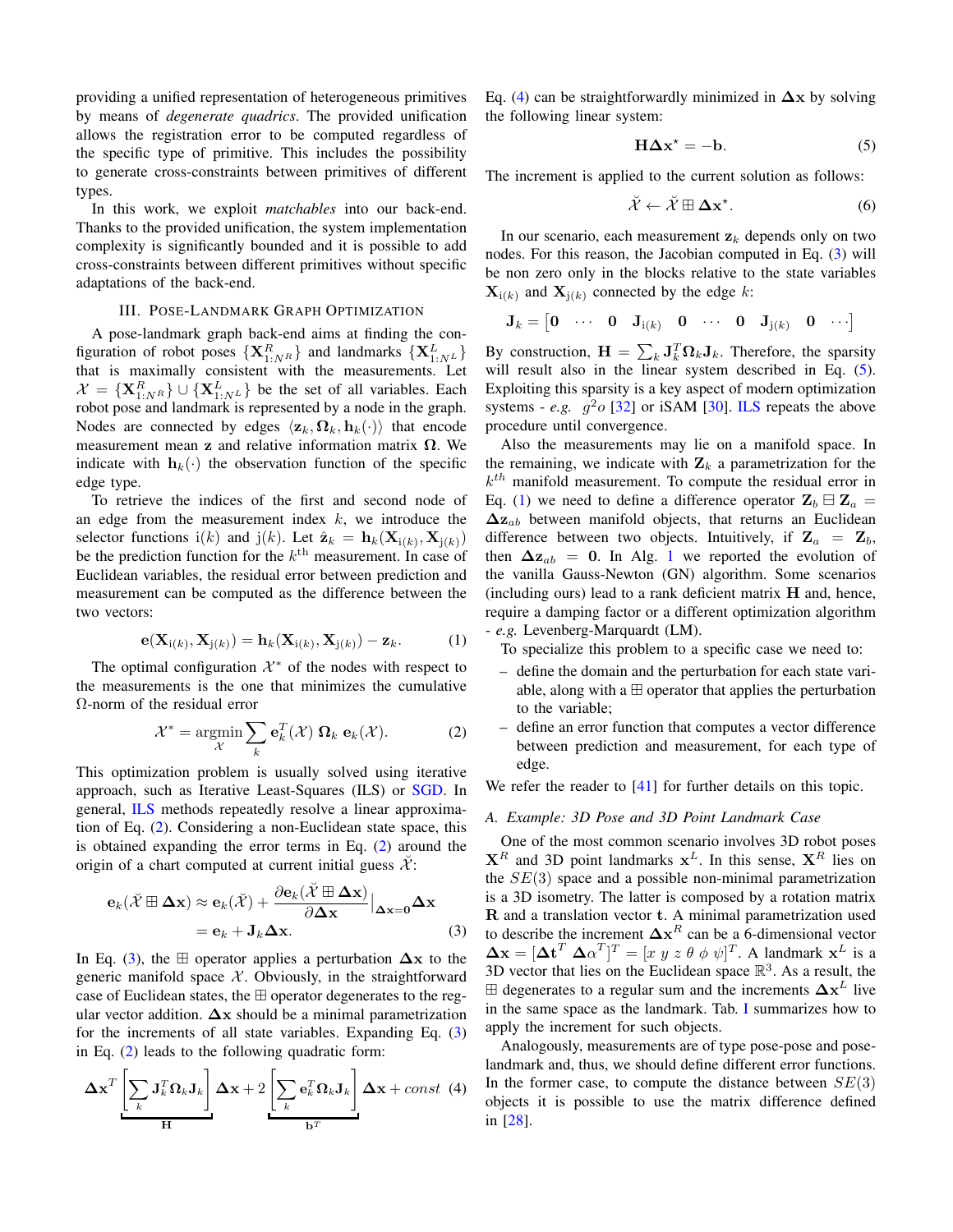Algorithm 1 GN minimization algorithm for manifold measurements and state spaces

**Require:** Initial guess  $\mathcal{X}$ ; Measurements  $\mathcal{Z}$ ; Threshold  $\epsilon$ . **Ensure:** Optimal solution  $\mathcal{X}^*$ 1:  $F_{new} \leftarrow F(\check{\mathcal{X}})$  $\rhd$  compute the current error 2: while  $\tilde{F} - F_{new} > \epsilon$  do  $\check{F} \leftarrow F_{new}$  $3:$  $\mathbf{b} \leftarrow 0$  $4:$  $\mathbf{H} \leftarrow 0$  $5:$ for  $\mathbf{Z}_k \in \mathcal{Z}$  do  $6:$  $i \leftarrow i(k)$  $\triangleright$  extract indices  $7:$  $8:$  $j \leftarrow j(k)$  $\mathbf{e}_k \leftarrow \mathbf{e}_k(\mathbf{X}_i, \mathbf{X}_j)$  $\triangleright$  compute error vector 9:  $\mathbf{J}_{\mathrm{i}(k)} \leftarrow \tfrac{\hat{\partial} \tilde{\mathbf{e}}_k(\mathbf{X}_i \overset{J}{\boxplus} \overset{J}{\Delta} \mathbf{x}_i, \mathbf{X}_j)}{\mathbf{A} - 1}$  $10:$  $\mathbf{J}_{\mathrm{j}(k)} \leftarrow \frac{\frac{\partial \mathbf{\Delta x}_i}{\partial \mathbf{\Delta x}_i}}{\frac{\partial \mathbf{\Delta x}_i}{\partial \mathbf{\Delta x}_j}}$  $\triangleright$  Jacobian i  $\Delta \mathbf{x}_i = 0$  $\triangleright$  Jacobian *i*  $11$  $\partial \mathbf{\Delta x}_j$  $\Delta$ x<sub>i</sub>=0  $\mathbf{J}_k \leftarrow \begin{bmatrix} \mathbf{0} \cdots \mathbf{0} \ \mathbf{J}_{\mathrm{i}(k)} \ \mathbf{0} \cdots \mathbf{0} \ \mathbf{J}_{\mathrm{j}(k)} \ \mathbf{0} \cdots \mathbf{0} \end{bmatrix}$  $12:$  $\mathbf{H} \leftarrow \tilde{\mathbf{H}} + \mathbf{J}_k^T \mathbf{\Omega}_k \mathbf{J}_k$  $\triangleright$  contribution of  $\mathbf{Z}_k$  in H  $13.$  $\mathbf{b} \leftarrow \mathbf{b} + \mathbf{J}_k^T \mathbf{\hat{\Omega}}_k \mathbf{e}_k$  $\triangleright$  contribution of  $\mathbf{Z}_k$  in b  $14:$  $\Delta x \leftarrow solve(H\Delta x = -b)$  $\triangleright$  solve w.r.t.  $\Delta x$  $15:$  $\check{\mathcal{X}} \leftarrow \check{\mathcal{X}} \boxplus \mathbf{\Delta x}$  $\triangleright$  update the state  $16:$  $F_{new} \leftarrow F(\check{\mathcal{X}})$  $\triangleright$  compute the new error  $17:$ 18: return  $\check{\mathbf{X}}$ 

|   | increment                    | \v                                                                                             |
|---|------------------------------|------------------------------------------------------------------------------------------------|
|   | $\Delta$ $\alpha$ $^{\circ}$ | $R_{\Delta\alpha}t +$<br>$ \mathbf{R}_{\mathbf{\Delta}\alpha} \mathbf{R}$   i.e.<br>$\Delta t$ |
| ┄ |                              | $-1$                                                                                           |

TABLE I: Minimal parametrization of increments and  $\boxplus$  operator for  $SE(3)$ and  $\mathbb{R}^3$  objects.

| measurement type | error function                                                                                     |
|------------------|----------------------------------------------------------------------------------------------------|
| pose-pose        | $\mathbf{e}(\mathbf{X}_i^R, \mathbf{X}_i^R) = \text{flatten}(\mathbf{X}_i^{R^{-1}}\mathbf{X}_i^R)$ |
| pose-landmark    | $\mathbf{e}(\mathbf{X}^R, \mathbf{x}^L) = \mathbf{X}^{R-1} \mathbf{x}^L$                           |

TABLE II: Standard error functions for  $SE(3)$  and  $\mathbb{R}^3$  measurements. The operator flatten( $\cdot$ ) produces a 12D vector composed by the versors and the translation component of the isometry.

For the pose-landmark measurements, the prediction is obtained expressing the landmark in the robot frame. Consequently, the pose-landmark error is the Euclidean difference between prediction and observation. Tab. II summarizes these definitions.

We will apply the methodology outlined with this example to define a pose-landmark back-end where the landmarks can be either points, lines or planes and the measurements can express arbitrary constraints between landmarks.

## IV. OPTIMIZATION USING MATCHABLES

In this section we recall the representation of heterogeneous primitives presented in  $[10]$ , that allows a unification between different geometric primitives - *i.e.* points, lines and planes. In this formalism, the objects are referred to as matchables. In Sec. IV-A we will report a brief overview of this representation, while in Sec. IV-B and Sec. IV-C we show how to embed it in standard non-linear optimization algorithm like

#### GN or LM, according to the scheme defined in Sec. III-A.

#### A. Matchable Basics

A matchable expresses a point, a line or a plane through a degenerate quadric. As a result, a point x belonging any of these primitives satisfies the following equation:

$$
(\mathbf{x} - \mathbf{p})^T \mathbf{A} (\mathbf{x} - \mathbf{p}) = \mathbf{0}.
$$
 (7)

Since A is symmetric, the eigenvalue decomposition allows to isolate the orientation **R** of the primitive and its shape  $\Lambda$ as

$$
\mathbf{A} = \mathbf{R} \mathbf{\Lambda} \mathbf{R}^T \qquad \text{with} \qquad \mathbf{R} = [\mathbf{r}_x \quad \mathbf{r}_y \quad \mathbf{r}_z]. \tag{8}
$$

We recall that the column vectors  $\mathbf{r}_*$  in Eq. (8) are orthonormal and  $\Lambda$  is the diagonal matrix storing the eigenvalues of  $\Lambda$ . In the remainder of this work we will refer to  $r_x$  as the *direction*  $d_M$  of the matchable. Intuitively,  $d_M$  represents also the symmetry axis of the matchable.

We represent a matchable  $M$  as the following tuple:

$$
\mathbf{M} : \langle \mathbf{p}_{\mathbf{M}}, \quad \mathbf{R}_{\mathbf{M}}, \quad \mathbf{\Lambda}_{\mathbf{M}} \rangle. \tag{9}
$$

Here  $\mathbf{p}_{\mathbf{M}} \in \mathbb{R}^3$  is the centroid of the matchable, and describes its position in the space.  $\mathbf{R}_{\mathbf{M}} \in SO(3)$  is a rotation matrix and captures its orientation. Finally,  $\Lambda_M$  is a  $3 \times 3$ diagonal matrix that characterizes the matchable shape. More specifically, a point is described as a sphere of null radius  $(\Lambda = diag(1,1,1))$ , a line is a cylinder of null radius  $(\Lambda = diag(0, 1, 1))$  and a plane consists of two parallel planes with null distance  $(\Lambda = diag(1, 0, 0))$ . Choosing a value of 1 for the non-null eigenvalues of  $\Lambda$  results in Eq. (7) being the squared Euclidean distance between a point x and the closest point in the quadric.

#### B. Applying a Perturbation to a Matchable

We notice that the representation presented in Eq.  $(9)$  is clearly non-minimal and non-Euclidean, due to the presence of R. To use matchables as landmarks in the schema proposed in Sec. III, we need to define a locally Euclidean perturbation  $\Delta m$  along a  $\boxplus$  operator that applies the perturbation to a matchable. Still,  $\Delta m$  should have enough degrees of freedom to move the matchable centroid  $p_M$  and to change its orientation. Not all possible changes in orientation affect a primitive: a point has no orientation and rotating a plane along its normal or rotating a line along its direction has no effect on the primitive.

Albeit non-minimal, a resonably small representation of a perturbation  $\Delta m$  for a matchable is the following:

$$
\Delta \mathbf{m} = \begin{bmatrix} \Delta \mathbf{p}^T & \Delta \alpha_y^T & \Delta \alpha_z^T \end{bmatrix}^T.
$$
 (10)

In this paradigm  $\Delta m$  is the concatenation of a perturbation of the centroid  $\Delta p$  and two rotations  $\Delta \alpha_u$  and  $\Delta \alpha_z$  along axes non parallel to the main direction of the matchable  $r<sub>x</sub>$ . Applying a perturbation to a matchable is done as follows:

$$
\mathbf{M} \boxplus \mathbf{\Delta m} \triangleq \langle \mathbf{p}_{\mathbf{M}} + \mathbf{\Delta p}, \quad \mathbf{R}_{\mathbf{M}} \mathbf{\Delta R}, \quad \mathbf{\Lambda}_{\mathbf{M}} \rangle \tag{11}
$$

where  $\Delta \mathbf{R} = \mathbf{R}_y(\Delta \alpha_y) \cdot \mathbf{R}_z(\Delta \alpha_z)$  is the rotation matrix obtained from the orientation part of the  $\Delta m$ .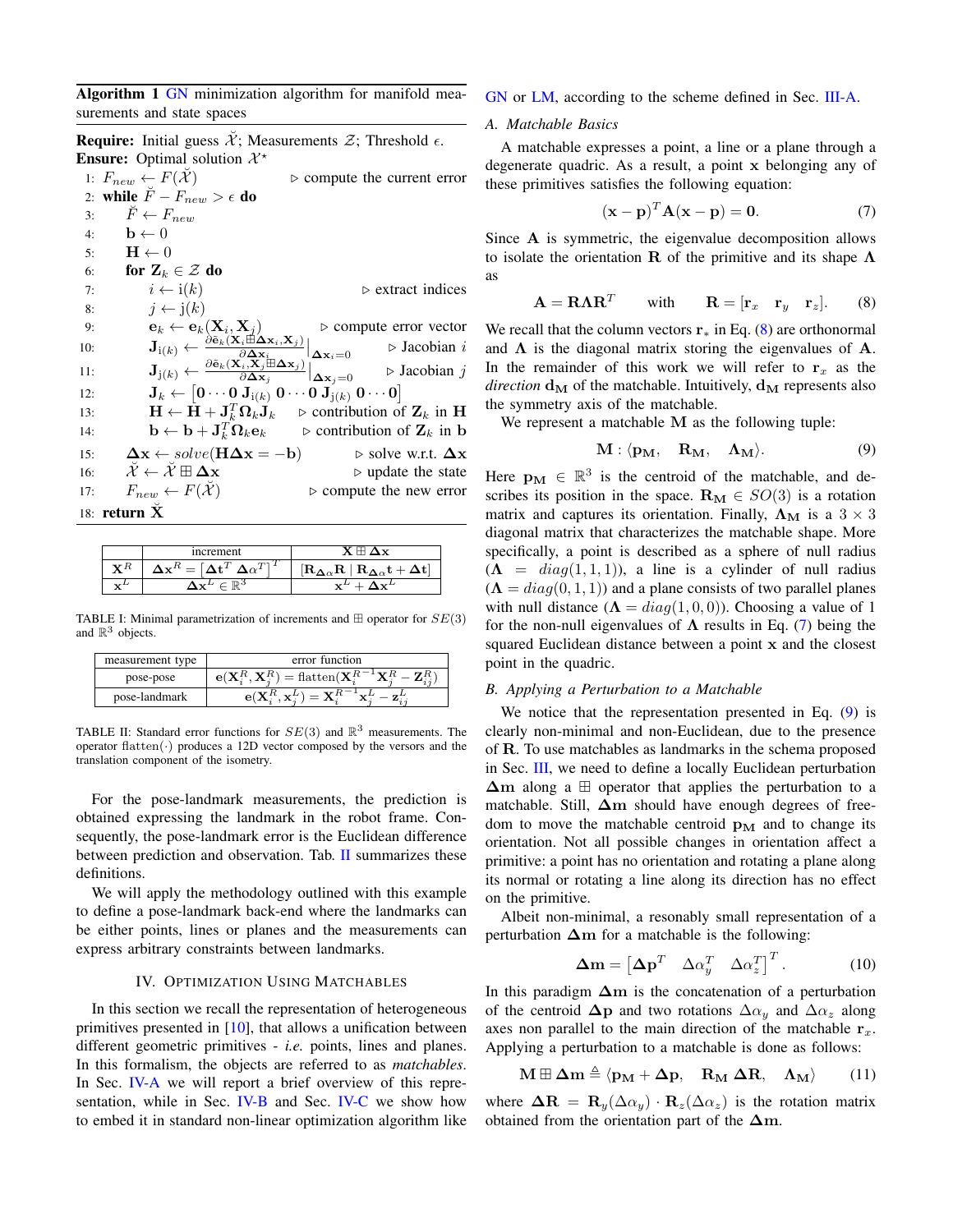#### C. Error Function

According to the schema in Sec. III, we need to define a way to compute the prediction of a matchable. Moreover, we should characterize an error function that computes the Euclidean vector describing the difference between prediction and observation.

The prediction is obtained simply by expressing the observed matchable  $\mathbf{M}_i = \langle \mathbf{p}_i, \mathbf{R}_i, \Lambda_i \rangle$  in the reference frame of the observing robot pose  $X_i = [R_i | t_i]$ . Without loss of generality, we assume that our system stores the trajectory of the robot as "world-in-robot" transforms. Hence, the prediction  $M_{ij}$  is computed as follows:

$$
\hat{\mathbf{M}}_{ij} = \mathbf{h}(\mathbf{X}_i, \mathbf{M}_j) = \langle \mathbf{R}_i \mathbf{p}_j + \mathbf{t}_i, \quad \mathbf{R}_i \mathbf{R}_j, \quad \mathbf{\Lambda}_j \rangle \tag{12}
$$

We need now to compute a difference vector between prediction and observation, that are potentially different primitives. Depending on the compared primitives, not all elements of a matchable are relevant: in the case of two points, the orientation is meaningless, or when comparing a plane and a line the direction vectors  $r_x$  should be orthogonal.

The solution lies in computing an extended difference vector that captures all possible differences between two matchables and then to rely on the information matrix  $\Omega$  to suppress meaningless components of the difference. To this extent, considering two matchables  $M_a$  and  $M_b$  where  $M_b$  represents a primitive of dimension equal or higher the one of  $M_a$ , the 7D difference vector between the two is computed as follows:

$$
\mathbf{e}(\mathbf{M}_a, \mathbf{M}_b) \triangleq \begin{pmatrix} \mathbf{e_p} \\ \mathbf{e_d} \\ e_o \end{pmatrix} = \begin{pmatrix} \mathbf{R}_b^T (\mathbf{p}_a - \mathbf{p}_b) \\ \mathbf{d}_a - \mathbf{d}_b \\ \mathbf{d}_a^T \mathbf{d}_b \end{pmatrix}
$$
(13)

In Eq.  $(13)$ 

- $\mathbf{e_p} \in \mathbb{R}^3$  describes the euclidean distance between the two matchables origins.
- if both  $M_a$  and  $M_b$  have a direction,  $e_d \in \mathbb{R}^3$  describes the misalignment between the two. The reader might notice that, since the distance is computed locally, singularities are avoided.
- $e_o \in \mathbb{R}$  describes whether  $\mathbf{d}_a \perp \mathbf{d}_b$ . This component is enforced in cases of line lying on a plane and viceversa.

The information matrix  $\Omega$  will shape the error, enabling and disabling components of Eq.  $(13)$  depending on the types of the considered matchables. Hence, considering measurement  $\mathbf{Z}_k = \mathbf{Z}_{ij}$  connecting node i and j, characterized by Additive White Gaussian Noise (AWGN)  $\mathcal{N}(\mathbf{0}, \overline{\mathbf{\Omega}}_k^{-1})$  the information matrix  $\Omega_k$  will be constructed as follows:

$$
\boldsymbol{\Omega}_{k} = \mathbf{A} \; \bar{\boldsymbol{\Omega}}_{k} \; \mathbf{A}^{T} \qquad \mathbf{A} = \begin{pmatrix} \mathbf{A}_{p} & \mathbf{0}_{3 \times 3} & \mathbf{0}_{3 \times 1} \\ \mathbf{0}_{3 \times 3} & \mathbf{A}_{d} & \mathbf{0}_{3 \times 1} \\ \mathbf{0}_{1 \times 3} & \mathbf{0}_{1 \times 3} & A_{o} \end{pmatrix} \quad (14)
$$

In Eq.  $(14)$ , A represents the "activation matrix" used to discard non-relevant components of the residual error in Eq. (13). Tab. III reports the composition of A, depending on the possible matchable combinations. As a result, the final  $\Omega_k$ will properly scale the residual error by the AWGN statistics. We refer to the reader to  $[10]$  for further details on this topic.

|                         |       | $\mathbf{Z}_{ij}$                                                                                                                    |                                                                                                                                |                                                                                                                                |  |
|-------------------------|-------|--------------------------------------------------------------------------------------------------------------------------------------|--------------------------------------------------------------------------------------------------------------------------------|--------------------------------------------------------------------------------------------------------------------------------|--|
|                         |       | point                                                                                                                                | line                                                                                                                           | plane                                                                                                                          |  |
|                         |       | $\begin{array}{c} \mathbf{A}_{\mathrm{p}}=\mathbf{I} \\ \mathbf{A}_{\mathrm{d}}=\mathbf{0} \\ A_{\mathrm{o}}=\mathbf{0} \end{array}$ |                                                                                                                                | $\mathbf{A}_{\mathrm{p}} = \mathbf{\Lambda}_{\mathbf{Z}_{ij}}$<br>$\mathbf{A}_{\mathrm{d}} = \mathbf{0}$                       |  |
|                         | point |                                                                                                                                      | $\begin{array}{c} \mathbf{A}_{\mathrm{p}}=\mathbf{\Lambda}_{\mathbf{Z}_{ij}}\\ \mathbf{A}_{\mathrm{d}}=\mathbf{0} \end{array}$ |                                                                                                                                |  |
|                         |       |                                                                                                                                      | $A_0=0$                                                                                                                        | $\Omega_{\rm o}=0$                                                                                                             |  |
| $\hat{\mathbf{Z}}_{ij}$ | line  |                                                                                                                                      | $\mathbf{A}_{\mathrm{p}} = \mathbf{\Lambda}_{\mathbf{Z}_{ij}}$<br>$\mathbf{A}_{\mathrm{d}} = \mathbf{I}$                       | $\begin{array}{c} \mathbf{A}_{\mathrm{p}}=\mathbf{\Lambda}_{\mathbf{Z}_{ij}}\\ \mathbf{A}_{\mathrm{d}}=\mathbf{0} \end{array}$ |  |
|                         |       |                                                                                                                                      |                                                                                                                                |                                                                                                                                |  |
|                         |       |                                                                                                                                      | $\ddot{A_0} = 0$                                                                                                               | $A_{\rm o}=1$                                                                                                                  |  |
|                         | plane |                                                                                                                                      |                                                                                                                                | $\begin{array}{c} \mathbf{A}_{\mathrm{p}}=\mathbf{\Lambda}_{\mathbf{Z}_{ij}}\\ \mathbf{A}_{\mathrm{d}}=\mathbf{I} \end{array}$ |  |
|                         |       |                                                                                                                                      |                                                                                                                                |                                                                                                                                |  |
|                         |       |                                                                                                                                      |                                                                                                                                | $A_{o}=0$                                                                                                                      |  |

TABLE III: Characterization of activation matrix A for each possible combinations of matchables. We indicate with  $\mathbf{Z}_{ij}$  and  $\mathbf{Z}_{ij}$  respectively the predicted and the actual measurement. In this work we cover only cases when a primitive can be observed through a measurement of lower or equal dimension.

We now have all elements to specialize Alg. 1 to operate on a map whose landmarks are matchables and whose observations are arbitrary constraints between heterogeneous matchables. Denoting with  $\mathbf{Z}_{ij}$  the observation, the contribution of this edge to the cost function Eq.  $(2)$  is computed as

$$
e_{ij}(\mathbf{X}_i, \mathbf{M}_j) = ||\mathbf{e}(\mathbf{X}_i, \mathbf{M}_j, \mathbf{Z}_{ij})||_{\mathbf{\Omega}_{ij}}.
$$
 (15)

Finally, the complete derivation of Jacobians  $J_i$  and  $J_j$ is described in the supplementary materials<sup>3</sup>. However, since our parametrization is redundant for low informative objects like points, the information matrix  $H$  may be rank deficient in some scenarios. This means that, in some cases, it is not possible to use a first order optimization algorithm like Gauss-Newton. We overcome this issue using the Levenberg-Marquardt algorithm, that guarantees full rank of matrix  $H$ .

In Eq. (13) we defined the error vector considering  $M_b$  as a primitive of dimension higher or equal to the one of  $\mathbf{M}_a$ . These cases correspond to the upper triangular part of Tab. III and are the ones typically observed in SLAM. In the unlikely case that a landmark of lower dimension is observed through a higher dimension primitive<sup>4</sup>, Eq.  $(13)$  is still valid, but the two primitives have to be flipped. Doing so, however, results in the  $R$  matrix of the predicted landmark to be dependant on the robot position, and the straightforward derivation of the Jacobians presented in the supplementary material does not hold. In this work we do not cover these cases.

#### V. EXPERIMENTAL EVALUATION

In this section, we provide experiments aimed to support the claims of larger convergence basin and improved robustness compared to point-only approaches. In particular, we report in Sec. V-A the results of the convergence analysis conducted on synthetically generated data. Sec. V-B reports a brief overview of the front-end used to generate graphs from standard RGB-D datasets. Moreover, we analyze the robustness of our approach evaluating the error on the optimized trajectories.

<sup>&</sup>lt;sup>3</sup>The supplementary materials are attached to the RA-L version of the manuscript.

<sup>&</sup>lt;sup>4</sup>An example of this situation might be a robot equipped with a large planar bumper allowed to slide only along the plane's normal hitting the edge of an object.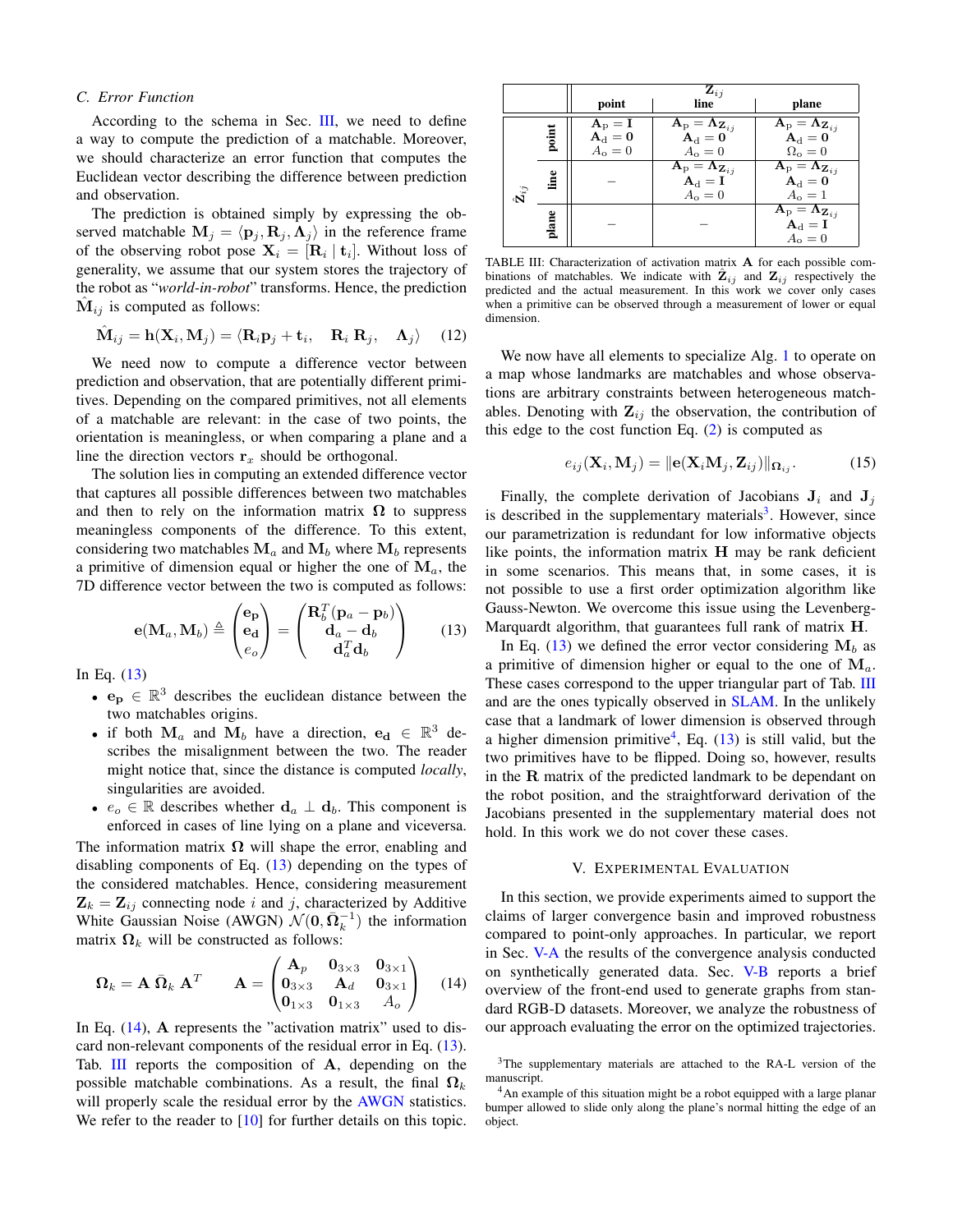

Fig. 2: Example of a synthetic randomly generated world containing points (purple), planes (cyan) and lines (yellow).

## A. Synthetic Data

The aim of this set of experiments is to evaluate the effect of our back-end that can operate on higher order landmarks under different sensor noise and initial guess conditions. To generate the synthetic datasets we used an extension of q20\_simulator included in the  $q^2$ o package to generate a synthetic world consisting of points, planes and lines. Fig. 2 illustrates a simulated scenario example.

The robot moves on a Manhattan-like trajectory along this maze, and senses the matchables. The measurement of a matchable can be of two types: homogeneous or not. As an example, the former occurs when a plane is sensed as a plane by the robot, while the latter occurs when a plane is sensed either as a line or as a point. In our experiments we isolate the effects of both homogeneous and non-homogeneous measurements.

On this synthetic world, we moved the robot on different trajectories of increasing length  $(q0, q1$  and  $q2)$ . For each trajectory, we simulated the sensing of the matchables, and we distinguish the following four cases:

- $\bullet$  all: a matchable in the map is sensed through all sensing modalities (homogeneous and not)
- hom: a matchable in the map generates a measure of the same type (point-point, line-line, plane-plane).
- non-hom: a matchable in the map generates a non homogeneous measurement.
- point: only the point matchables are considered.

Tab. IV reports the number of nodes and edges for each graph and sensing modality.

The non-hom datasets take into account only lower dimensional constraints generated from a matchable landmark e.g. a point is never sensed as a plane. For this reason the number of variables of non-hom dataset is smaller, since point landmarks are not considered.

To analyze the effects under varying noise conditions, we applied to each scenario different noise figures - both on the odometry measurements and on the matchable measurements. The pose noise is sampled from  $\mathcal{N}_t^p(0, \Sigma_t^p)$  and  $\mathcal{N}_r^p(0, \Sigma_t^p)$ respectively for the translational and rotational pose components. The landmark noise, analogously, is sampled from

| dataset     | pose nodes | total nodes | total edges |
|-------------|------------|-------------|-------------|
| $q0-a11$    |            | 246         | 1797        |
| q0-hom      | 100        | 246         | 1245        |
| q0-non-hom  |            | 161         | 653         |
| q0-point    |            | 151         | 554         |
| $q1-a11$    |            | 2338        | 32426       |
| $q1 - hom$  | 1000       | 2338        | 21756       |
| q1-non-hom  |            | 1644        | 11671       |
| $q1$ -point |            | 1439        | 8238        |
| $q2 - a11$  |            | 18163       | 198945      |
| $q2 - hom$  | 10000      | 18163       | 143868      |
| q2-non-hom  |            | 13191       | 65078       |
| q2-point    |            | 13632       | 72613       |

TABLE IV: Synthetic dataset specifications. Graphs are collected according to the number of robot poses

|                         | low-noise               | mid-noise            | high-noise      |
|-------------------------|-------------------------|----------------------|-----------------|
| $\boldsymbol{\Sigma}_t$ | [0.01 0.01 0.001]       | [0.1 0.1 0.01]       | [1.0 1.0 0.01]  |
| $\boldsymbol{\Sigma}_R$ | [0.001 0.001 0.005]     | [0.01 0.01 0.05]     | [0.01 0.01 0.1] |
| $\boldsymbol{\Sigma}_p$ | $[0.005\ 0.005\ 0.005]$ | $[0.05\ 0.05\ 0.05]$ | [0.5 0.5 0.5]   |
| $\boldsymbol{\Sigma}_d$ | [0.001 0.001]           | [0.01 0.01]          | [0.1 0.1]       |

TABLE V: In this table we provide the value of noise added to the synthetic datasets. The values of  $\Sigma_t$  and  $\Sigma_p$  are expressed in meters while  $\Sigma_R$  and  $\Sigma_d$  in radians.

 $\mathcal{N}_t^m(0,\Sigma_t^m)$  and  $\mathcal{N}_r^m(0,\Sigma_t^m)$ . In Tab. V we summarize the noise figures used in the experiments. To compare the chi2 of point-only cases with our approach, we normalized them to their chi2 at the respective global optima. For this reason all the plots might converge to a value of  $chi2 = 1$ . Note that the global optimum is not the ground truth due to the noise in the measurements. To compute this optimum we execute LM until convergence, starting from the ground truth configuration.

In Fig. 3 we report the chi2 comparison of point-only and matchable based landmark obtained on the 100 poses datasets, using high-noise settings. Intuitively, when the graph dimension is relatively small there is no difference in terms of convergence speed. However, increasing the graph dimension leads to different results, showing the limits of point-based landmarks. The initial guess used in all the system is the spanning tree. In Fig. 4 we reported the chi2 comparison in the graphs with 1000 poses in high noise configuration. In all cases, our approach succeeds in reaching the optimum, while standard point based optimization remains stuck in suboptimal configurations. In bigger graph - i.e. 10000 poses - and under extreme noise conditions both approaches fail the optimization, due to nature of the problem. However, as shown in Fig. 5, point based optimization fails with every noise configuration, while our approach produces better results - that can be used as initial guess for further optimization.

### **B.** Raw Data

Albeit this work focuses on the back-end, we conducted a set of experiments to validate the usability of such a back-end on graphs generated from real data. To this end, we developed a simplistic front-end for RGB-D data. More in detail, we extended  $[10]$  by adding to the front-end the option to "export" the graph. Additionally, we implemented a straighforward loop detection on top of the recent Visual Place Recognition (VPR)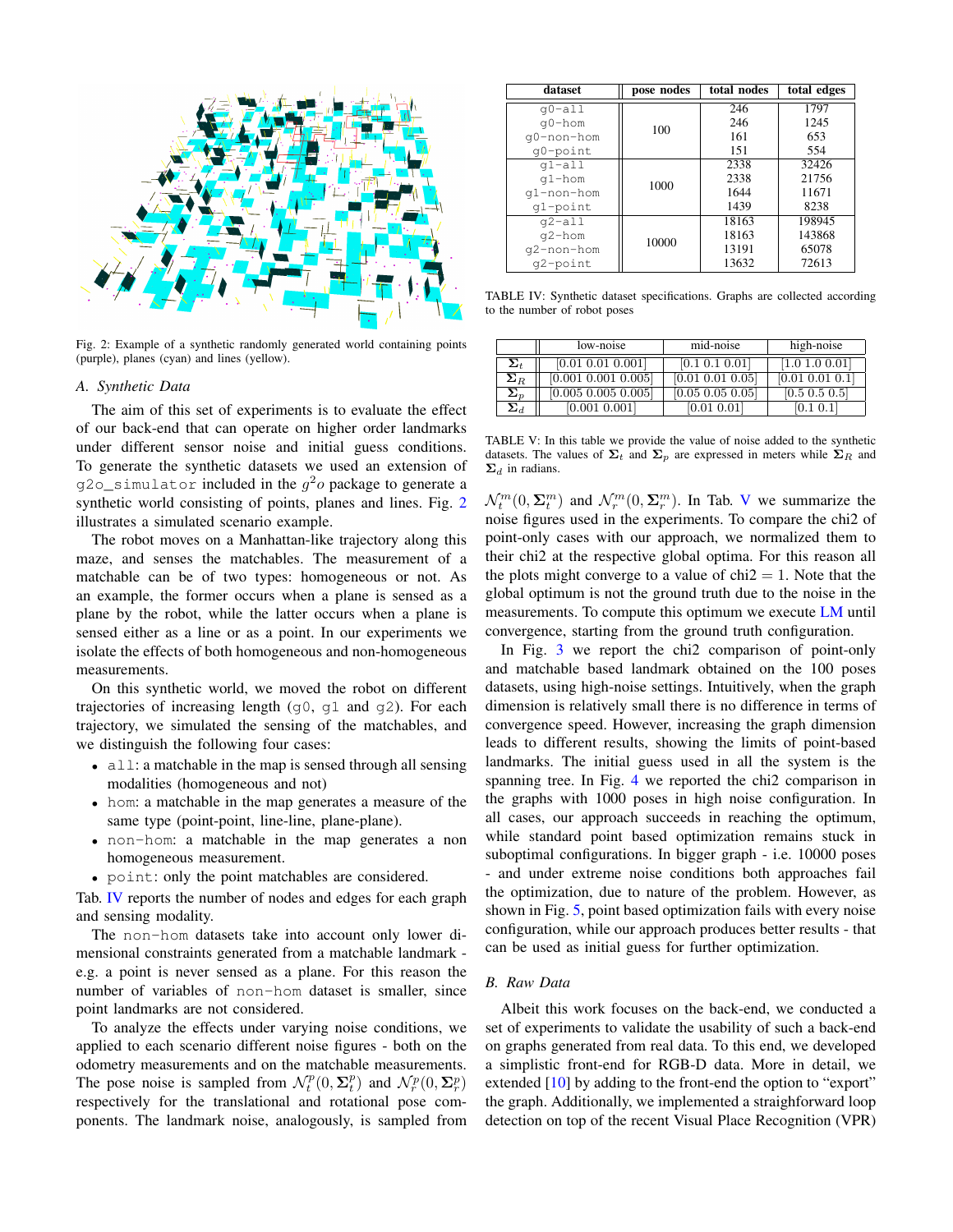

(a) All possible matchables edges compared to (b) Homogeneous only matchable edges compared (c) Non-homogeneous only matchable edges compoint only ones. to point only ones. pared to point only ones.

Fig. 3: Comparison between point and matchable based landmark graphs, using high-noise configurations. The dataset used are g0-all and g0-point in Fig. 3a, g0-hom and g0-point in Fig. 3b, g0-non-hom and g0-point in Fig. 3c. Minimal mismatch in the converge speed are present when including non homogeneous matchable edges, but they are due to the nature of the geometric constraint that we are considering - e.g. a point can slide on a line. Those effects are due to small dimension of the graph in this case. The chi2 of both approaches are normalized to their respective global optima chi2.



(a) All possible matchables edges compared to (b) Homogeneous only matchable edges compared (c) Non-homogeneous only matchable edges compoint only ones. to point only ones. pared to point only ones.

Fig. 4: Comparison between point and matchable based landmark graphs, using high-noise configurations. The dataset used are  $q1$ -all and  $q1$ -point in Fig. 4a, g1-hom and g1-point in Fig. 4b, g1-non-hom and g1-point in Fig. 4c. In this case it is clear how using matchables increases the convergence basin, reaching the optimum in all cases. The chi2 of both approaches are normalized to their respective global optima chi2.



(a) High noise configuration.

(b) Mid noise configuration.

(c) Low noise configuration.

Fig. 5: Comparison between point and matchable based landmark graphs. All plots refer to the datasets  $q2$ -all and  $q2$ -point. The illustrations reports different noise figures, respectively from left to right: high, mid and low noise configuration. The reader might notice how point only graph always fails in finding the optimal solution. The chi2 of both approaches are normalized to their respective global optima chi2.

|            | r()      | -lr I    | lr2      | lr3      | tr()     | tr I     | tr2      | tr3      |
|------------|----------|----------|----------|----------|----------|----------|----------|----------|
| SA-SHA     | 0.081070 | 0.012452 | 0.018664 | 0.094783 | 0.027381 | 0.019387 | 0.019523 | 0.028203 |
| SA-SHAGO   | 0.031051 | 0.008600 | 0.014552 | 0.068380 | 0.017060 | 0.076373 | 0.013735 | 0.010791 |
| ProSLAM    | 0.004481 | 0.007028 | 0.011581 | 0.028300 | 0.168866 | 0.065404 | 0.032352 | 0.045774 |
| ORB-SLAM 2 | 0.007354 | 0.173665 | 0.019236 | 0.010037 | 0.028518 | 0.041650 | 0.012535 | 0.136025 |

TABLE VI: Absolute trajectory RMSE [m] comparison on the ICL-NUIM dataset.

library HBST  $[42]$ . With this simple setup, we build a graph through the front-end. Once the processing of the raw data is terminated, we evaluate offline the trajectory error before and after the global optimization. The former is referred to as

 $SA-SHA$ , as in [10]. The optimized version proposed in this paper is labeled as SA-SHAGO.

In the remainder of this section, we report the results obtained by processing raw sensor data. The aim of this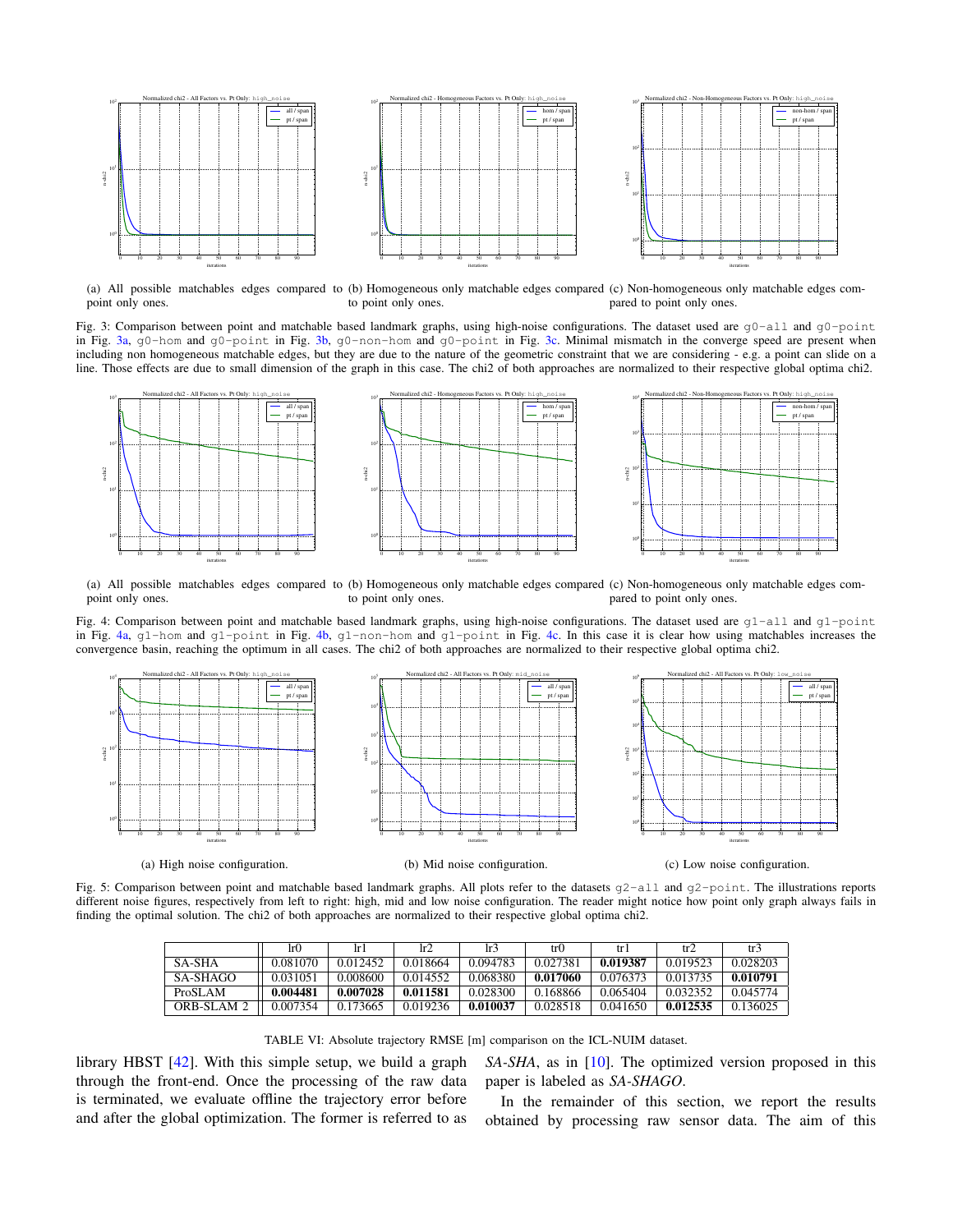paper is to present a new back-end that can process higher dimension landmarks, and not proposing a full SLAM system. Nonetheless, we report the result of two state-of-the-art systems, namely ProSLAM [5] and ORB-SLAM2 [3], to provide the reader with a baseline.

We conducted the experiments on the ICL-NUIM dataset [43], a photorealistic indoor RGB-D dataset. In Tab. VI we provide the results obtained evaluating the absolute trajectory RMSE - in meters - on the generated trajectory before and after the optimization. The gain in terms of accuracy is evident in almost all the datasets, but the sequence tr1. In this case, the non optimized trajectory presents already a reasonable accuracy, and the worsening in the absolute error is due to the insertion of wrong closures in the graph.

#### VI. CONCLUSIONS

In this work, we extended the pose-landmark optimization problem using different geometric primitives as landmarks e.g. points, lines and planes. All these primitives are formalized with a unified representation based on the concept of degenerate quadrics, called *matchable*. Thanks to this unified representation, we can exploit the greater convergence properties of more descriptive primitives while preserving a concise implementation. Furthermore, this allows to model different observation of the same matchable landmark  $-e.g.$  observe a plane as a line. We support our claims of improved converged properties compared to standard point-based graph optimization. To this end we conducted quantitative experiments where we systematically analyze the effects of each class of constraint under varying conditions. We show the applicability of our approach in realistic scenarios by evaluating a full **SLAM** pipeline for RGB-D data, built on top of our back-end. Despite the front-end of the pipeline is rather simplistic, the greater descriptiveness of more complex geometric primitives yelds to results comparable with other state-of-the-art SLAM systems.

#### **REFERENCES**

- [1] C. Cadena, L. Carlone, H. Carrillo, Y. Latif, D. Scaramuzza, J. Neira, I. Reid, and J. J. Leonard. Past, Present, and Future of Simultaneous Localization and Mapping: Toward the Robust-Perception Age. IEEE Trans. on Robotics (TRO), 32(6):1309-1332, 2016. 1
- [2] E. Olson, J. Leonard, and S. Teller. Fast iterative alignment of pose graphs with poor initial estimates. In Proc. of the IEEE Intl. Conf. on Robotics & Automation (ICRA), pages 2262-2269. IEEE, 2006. 1, 2
- [3] R. Mur-Artal and J. D Tardós. Orb-slam2: An open-source slam system for monocular, stereo, and rgb-d cameras. IEEE Trans. on Robotics  $(TRO)$ , 33(5):1255-1262, 2017, 1, 8
- [4] R. Wang, M. Schwörer, and D. Cremers. Stereo dso: Large-scale direct sparse visual odometry with stereo cameras. In Proc. of the IEEE Intl. Conf. on Computer Vision (ICCV), volume 42, 2017. 1
- [5] D. Schlegel, M. Colosi, and G. Grisetti. ProSLAM: Graph SLAM from a Programmer's Perspective. In Proc. of the IEEE Intl. Conf. on Robotics & Automation (ICRA), pages 1-9. IEEE, 2018. 1, 8
- [6] C. Kerl, J. Sturm, and D. Cremers. Dense Visual SLAM for RGB-D Cameras. In Proc. of the IEEE/RSJ Intl. Conf. on Intelligent Robots and Systems (IROS), 2013. 1
- [7] J. Engel, T. Schöps, and D. Cremers. LSD-SLAM: Large-Scale Direct Monocular SLAM. In Proc. of the Europ. Conf. on Computer Vision (ECCV), September 2014. 1
- [8] H. Wolfgang, K. Damon, R. Holger, and A. Daniel. Real-Time Loop Closure in 2D LIDAR SLAM. In Proc. of the IEEE Intl. Conf. on Robotics & Automation (ICRA), pages 1271-1278, 2016. 1
- [9] M. T. Lzaro, R. Capobianco, and G. Grisetti. Efficient Long-term Mapping in Dynamic Environments. In Proc. of the IEEE/RSJ Intl. Conf. on Intelligent Robots and Systems (IROS), pages 153-160, Oct 2018. 1
- [10] F. Nardi, B. Della Corte, and G. Grisetti. Unified Representation and Registration of Heterogeneous Sets of Geometric Primitives. *IEEE* Robotics and Automation Letters (RA-L), 2019. 1, 2, 4, 5, 6, 7
- [11] M. Kaess. Simultaneous localization and mapping with infinite planes. In Proc. of the IEEE Intl. Conf. on Robotics & Automation (ICRA), volume 1, page 2, 2015. 1, 2
- [12] J. Zhang and S. Singh. Visual-lidar odometry and mapping: Lowdrift, robust, and fast. In Proc. of the IEEE Intl. Conf. on Robotics & Automation (ICRA), pages 2174-2181. IEEE, 2015. 1
- [13] Y. Lu and D. Song. Robust rgb-d odometry using point and line features. In Proc. of the IEEE Intl. Conf. on Computer Vision (ICCV), pages 3934-3942, 2015. 2
- [14] A. Pumarola, A. Vakhitov, A. Agudo, A. Sanfeliu, and F. Moreno-Noguer. PL-SLAM: Real-time monocular visual SLAM with points and lines. In Proc. of the IEEE Intl. Conf. on Robotics & Automation (ICRA), pages 4503-4508. IEEE, 2017. 2
- [15] L. Ma, C. Kerl, J. Stückler, and D. Cremers. Cpa-slam: Consistent plane-model alignment for direct rgb-d slam. In Proc. of the IEEE Intl. Conf. on Robotics & Automation (ICRA), pages 1285-1291. IEEE, 2016. 2
- [16] H. Durrant-Whyte and T. Bailey. Simultaneous localization and mapping:part I. IEEE robotics & automation magazine, 13(2):99-110, 2006.
- [17] T. Bailey and H. Durrant-Whyte. Simultaneous localization and mapping:part II. IEEE robotics & automation magazine, 13(3):108-117, 2006. 2
- [18] G. Dissanayake, P. Newman, S. Clark, H. Durrant-Whyte, and M. Csorba. A solution to the simultaneous localization and map building (SLAM) problem. IEEE Trans. on Robotics (TRO), 17(3):229-241, 2001.2
- $[19]$ M. Montemerlo, S. Thrun, D. Koller, and B. Wegbreit. FastSLAM 2.0: An improved particle filtering algorithm for simultaneous localization and mapping that provably converges. In Proc. of the Intl. Conf. on Artificial Intelligence (IJCAI), pages 1151-1156, 2003. 2
- [20] G. Grisetti, C. Stachniss, and W. Burgard. Improved techniques for grid mapping with rao-blackwellized particle filters. IEEE Trans. on Robotics  $(TRO)$ , 23(1):34, 2007. 2
- [21] S. Huang, Y. Lai, U. Frese, and G. Dissanayake. How far is SLAM from a linear least squares problem? In Proc. of the IEEE/RSJ Intl. Conf. on Intelligent Robots and Systems (IROS), pages 3011-3016, 2010. 2
- [22] F. Lu and E. Milios. Globally consistent range scan alignment for environment mapping. Autonomous robots, 4(4):333-349, 1997. 2
- [23] J-S Gutmann and K. Konolige. Incremental mapping of large cyclic environments. In Computational Intelligence in Robotics and Automation 1999. CIRA'99. Proceedings. 1999 IEEE International Symposium on, pages 318-325. IEEE, 1999. 2
- [24] A. Howard, M. J Mataric, and G. Sukhatme. Relaxation on a mesh: a formalism for generalized localization. In Proc. of the IEEE/RSJ Intl. Conf. on Intelligent Robots and Systems (IROS), volume 2, pages 1055-1060. IEEE, 2001. 2
- [25] T. Duckett, S. Marsland, and J. Shapiro. Fast, on-line learning of globally consistent maps. Autonomous Robots, 12(3):287-300, 2002. 2
- [26] U. Frese, P. Larsson, and T. Duckett. A multilevel relaxation algorithm for simultaneous localization and mapping. IEEE Trans. on Robotics  $(TRO)$ , 21(2):196-207, 2005. 2
- [27] G. Grisetti, C. Stachniss, S. Grzonka, and W. Burgard. A Tree Parameterization for Efficiently Computing Maximum Likelihood Maps using Gradient Descent. In Proc. of Robotics: Science and Systems (RSS), volume 3, page 9, 2007. 2
- [28] I. Aloise and G. Grisetti. Matrix Difference in Pose-Graph Optimization. arXiv preprint arXiv:1809.00952, 2018. 2, 3
- [29] F. Dellaert and M. Kaess. Square Root SAM: Simultaneous localization and mapping via square root information smoothing. Intl. Journal of Robotics Research (IJRR), 25(12):1181-1203, 2006. 2
- [30] M. Kaess, A. Ranganathan, and F. Dellaert. iSAM: Fast incremental smoothing and mapping with efficient data association. In Proc. of the IEEE Intl. Conf. on Robotics & Automation (ICRA), pages 1670-1677,  $2007.2.3$
- [31] M. Kaess, H. Johannsson, R. Roberts, V. Ila, J. J Leonard, and F. Dellaert. iSAM2: Incremental smoothing and mapping using the Bayes tree. Intl. Journal of Robotics Research (IJRR), 31(2):216-235, 2012. 2